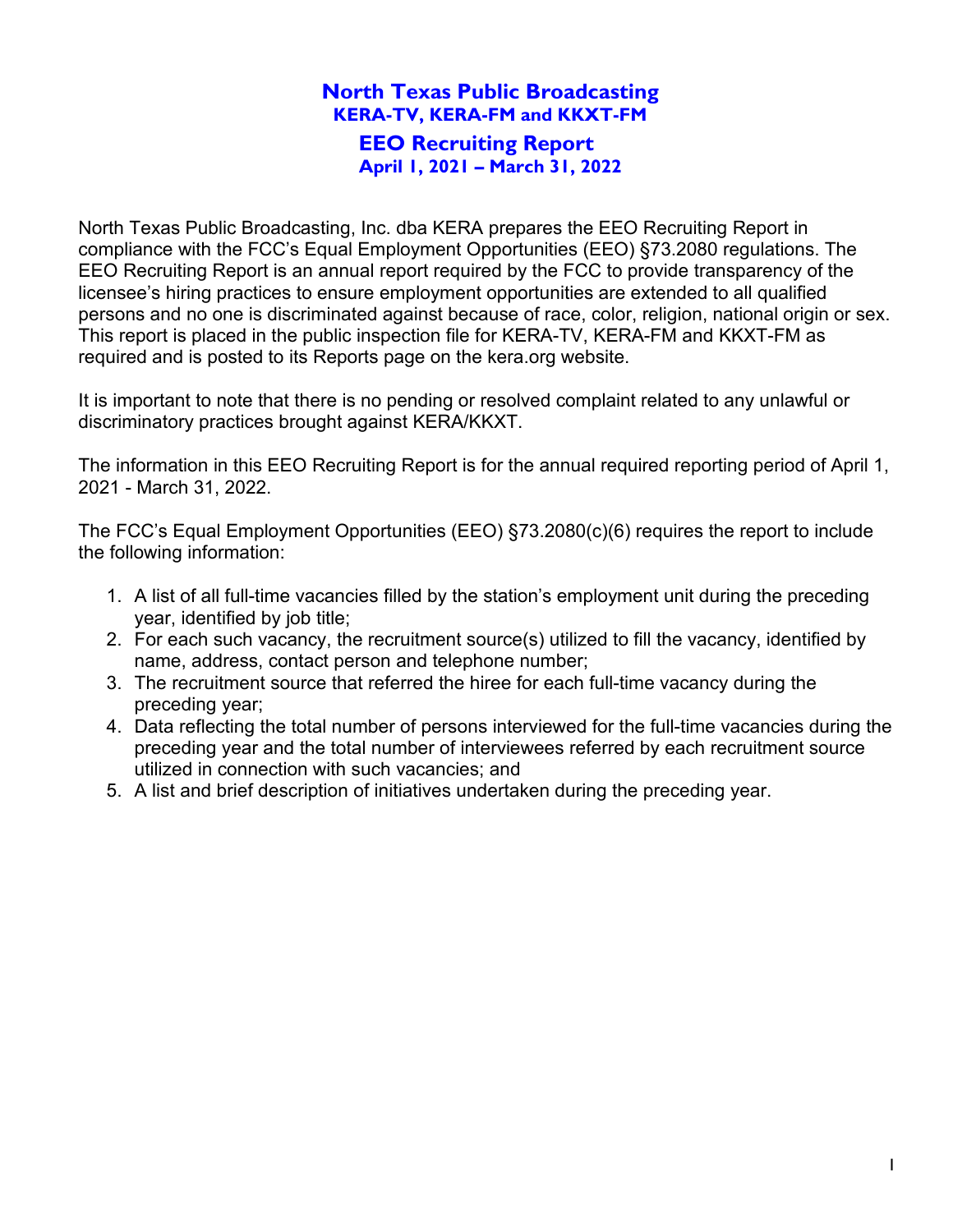1. A list of all full-time vacancies filled by the station's employment unit during the preceding year, identified by job title;

**Thirty (30)** Full-time Positions Filled:

| <b>Position</b>                              | <b>Open</b> | <b>Filled</b> |
|----------------------------------------------|-------------|---------------|
| <b>Statewide Managing Editor</b>             | 11/20/20    | 06/14/21      |
| <b>Health Reporter</b>                       | 01/02/21    | 07/06/21      |
| Major Gifts Director of Planned Giving       | 01/05/21    | 04/06/21      |
| <b>Communications Coordinator</b>            | 01/29/21    | 04/12/21      |
| <b>Email Director</b>                        | 02/14/21    | 07/06/21      |
| <b>Chief of Staff</b>                        | 03/17/21    | 07/01/21      |
| Marjorie Welch Fitts Louis Fellowship        | 04/12/21    | 09/07/21      |
| <b>Grants (Coordinator) Specialist</b>       | 04/27/21    | 07/12/21      |
| Desktop Support Technician                   | 04/28/21    | 07/14/21      |
| Director of Strategic Revenue Initiatives    | 06/06/21    | 08/16/21      |
| <b>KXT Events and Engagement Coordinator</b> | 06/06/21    | 09/08/21      |
| <b>Tessitura Support Specialist</b>          | 06/06/21    | 09/01/21      |
| <b>Events Director</b>                       | 06/06/21    | 09/21/21      |
| <b>Director of Marketing Operations</b>      | 06/30/21    | 11/08/21      |
| Director of Talent Recruitment and Retention | 07/16/21    | 11/01/21      |
| <b>Education Director</b>                    | 07/21/21    | 11/29/21      |
| <b>Breaking News Reporter</b>                | 07/22/21    | 11/01/21      |
| <b>Report for America Fellow</b>             | 07/22/21    | 12/13/21      |
| <b>Education Coordinator</b>                 | 07/22/21    | 01/05/22      |
| <b>On-Air Fundraising Associate</b>          | 08/25/21    | 11/08/21      |
| <b>Audience Insights Analyst</b>             | 08/30/21    | 01/31/22      |
| Digital Breaking News Reporter and Producer  | 09/13/21    | 01/10/22      |
| <b>KXT Program Director</b>                  | 09/14/21    | 02/14/22      |
| <b>Executive Editor</b>                      | 09/14/21    | 02/28/22      |
| <b>Government Accountability Editor</b>      | 09/14/21    | 11/15/21      |
| <b>Podcast Producer</b>                      | 10/14/21    | 02/14/22      |
| <b>Revenue Operations Coordinator</b>        | 10/25/21    | 11/29/21      |
| <b>Audience Producer</b>                     | 10/26/21    | 01/26/22      |
| Digital Producer, Think                      | 11/02/21    | 02/07/22      |
| <b>Technical Director and Editor</b>         | 11/08/21    | 03/07/22      |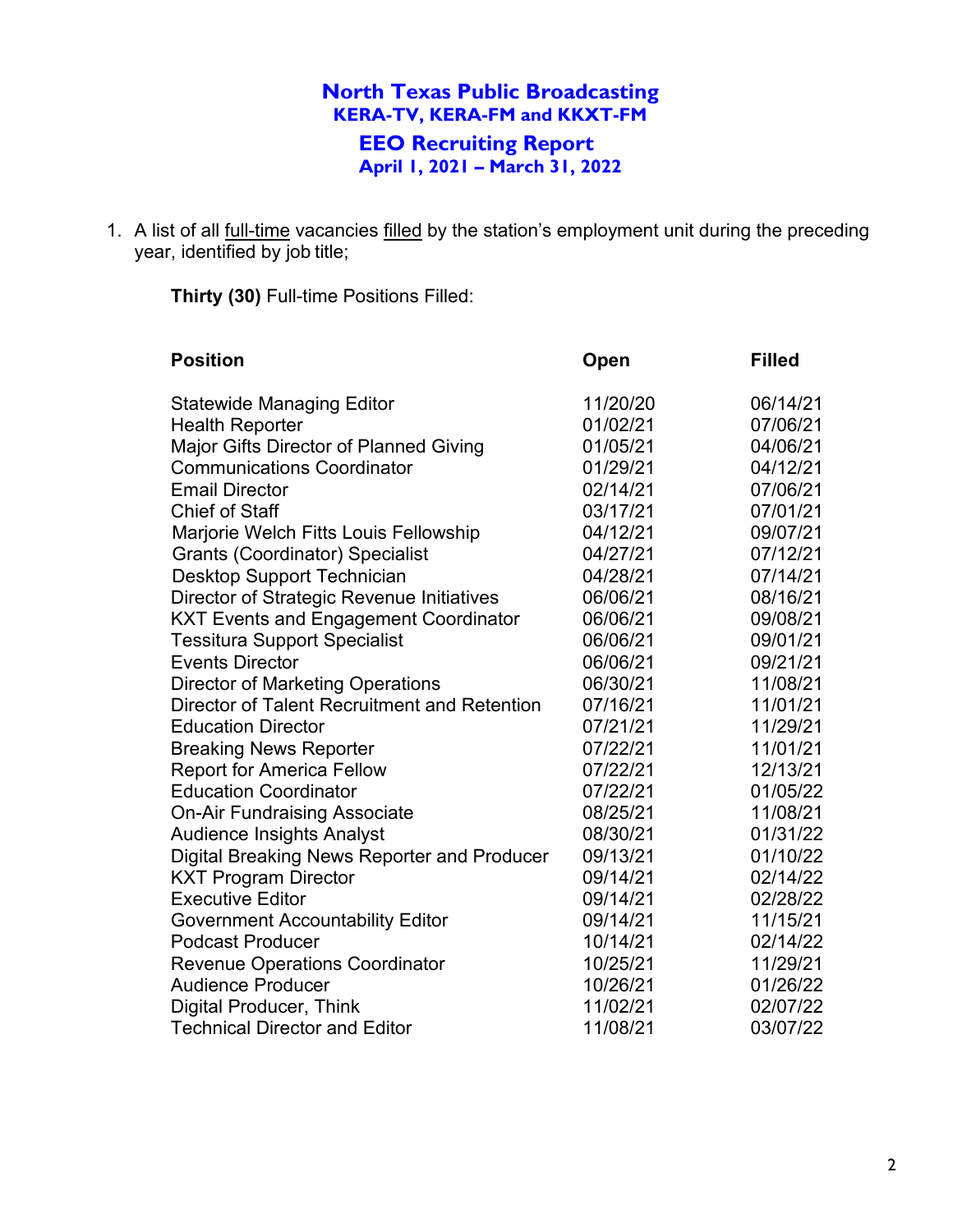## **North Texas Public Broadcasting KERA-TV, KERA-FM and KKXT-FM EEO Recruiting Report**

**April 1, 2021 – March 31, 2022**

2. For each such vacancy, the recruitment source(s) utilized to fill the vacancy, identified by name, address, contact person and telephone number); For ease of reference, Address and Contact Information for Recruiting Sources are attached in Addendum #1.

### **Statewide Managing Editor**

KERA Website KERA Facebook **Twitter** Corporation for Public Broadcasting, Inc. (CPB) Publicmediajobs.org (Current) Diversityjobs.com Texas Association of Broadcasters LinkedIn Indeed Texas Workforce Commission National Association of Black Journalists National Association of Hispanic Journalists Asian American Journalists Association South Asian Journalism Association Native American Journalists Association National Lesbian and Gay Journalists Association Association for Women in Communications Journalism jobs Media Bistro Poynter Institute Society of Professional Journalists

#### **Health Reporter**

KERA Website KERA Facebook **Twitter** Indeed LinkedIn Center for Non-profit Management (CNM) Corporation for Public Broadcasting (CPB) Diversityjobs.com National Association of Black Journalists National Association of Hispanic Journalist Asian American Journalists Association South Asian Journalist Association Publicmediajobs.org (Current) Texas Workforce Commission (TWC) SimplyHired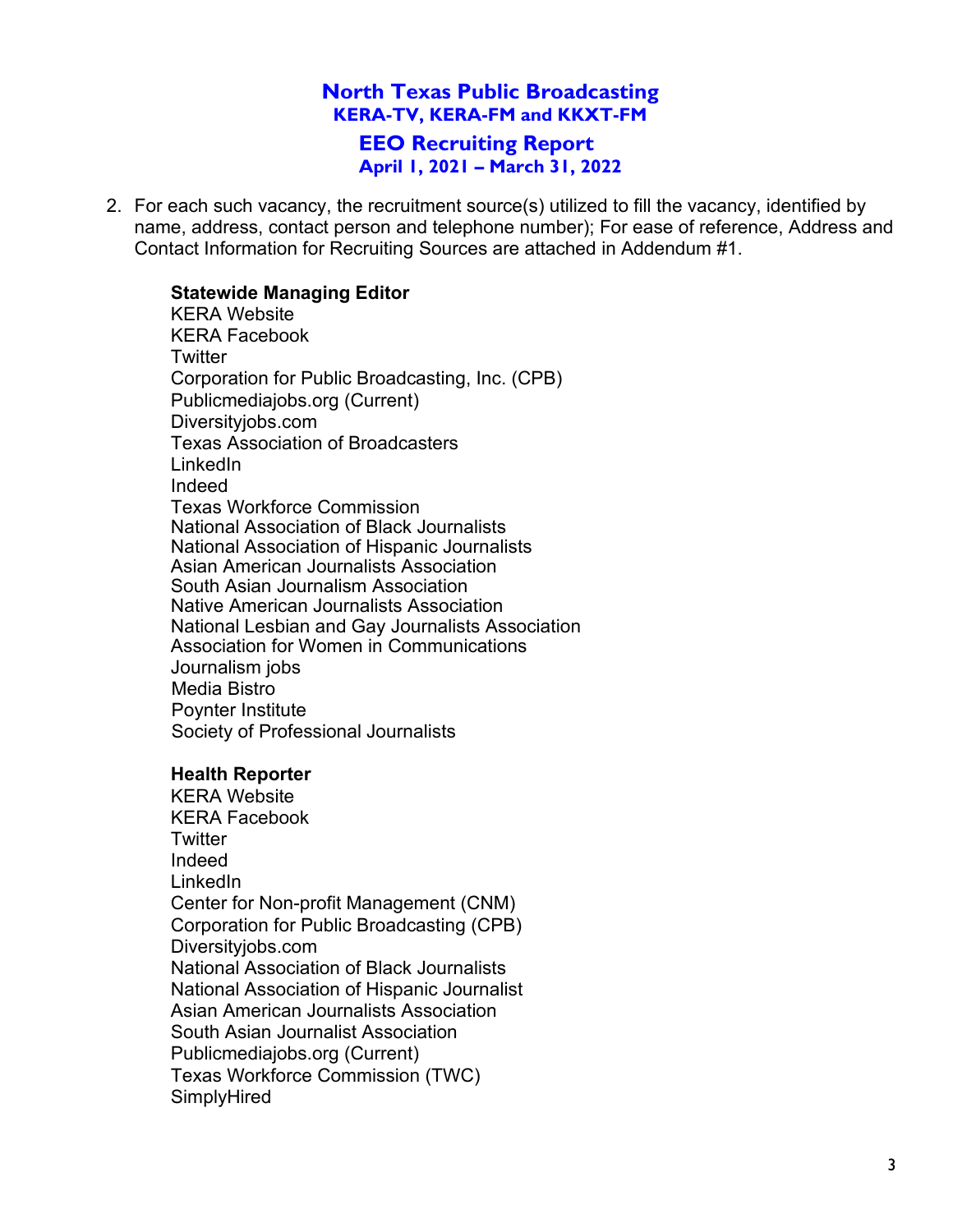**EEO Recruiting Report April 1, 2021 – March 31, 2022**

#### **Major Gifts Director of Planned Giving**

KERA Website KERA Facebook **Twitter** Indeed LinkedIn Center for Non-profit Management (CNM) Corporation for Public Broadcasting, Inc. (CPB) African American Development Officers Women of Color in Fundraising and Philanthropy Diversityjobs.com Publicmediajobs.org (Current) Texas Workforce Commission (TWC) Dallas 22<sup>nd</sup> Annual Diversity Employment Day

#### **Communications Coordinator**

KERA Website KERA Facebook **Twitter** Indeed LinkedIn Center for Non-profit Management (CNM) Corporation for Public Broadcasting, Inc. (CPB) Diversityjobs.com Publicmediajobs.org (Current) Texas Workforce Commission (TWC) Dallas 22<sup>nd</sup> Annual Diversity Employment Day

#### **Email Director**

KERA Website KERA Facebook **Twitter** Indeed LinkedIn Publicmediajobs.org (Current) Center for Non-profit Management (CNM) Corporation for Public Broadcasting, Inc. (CPB) Diversityjobs.com Texas Workforce Commission (TWC) Dallas 22<sup>nd</sup> Annual Diversity Employment Day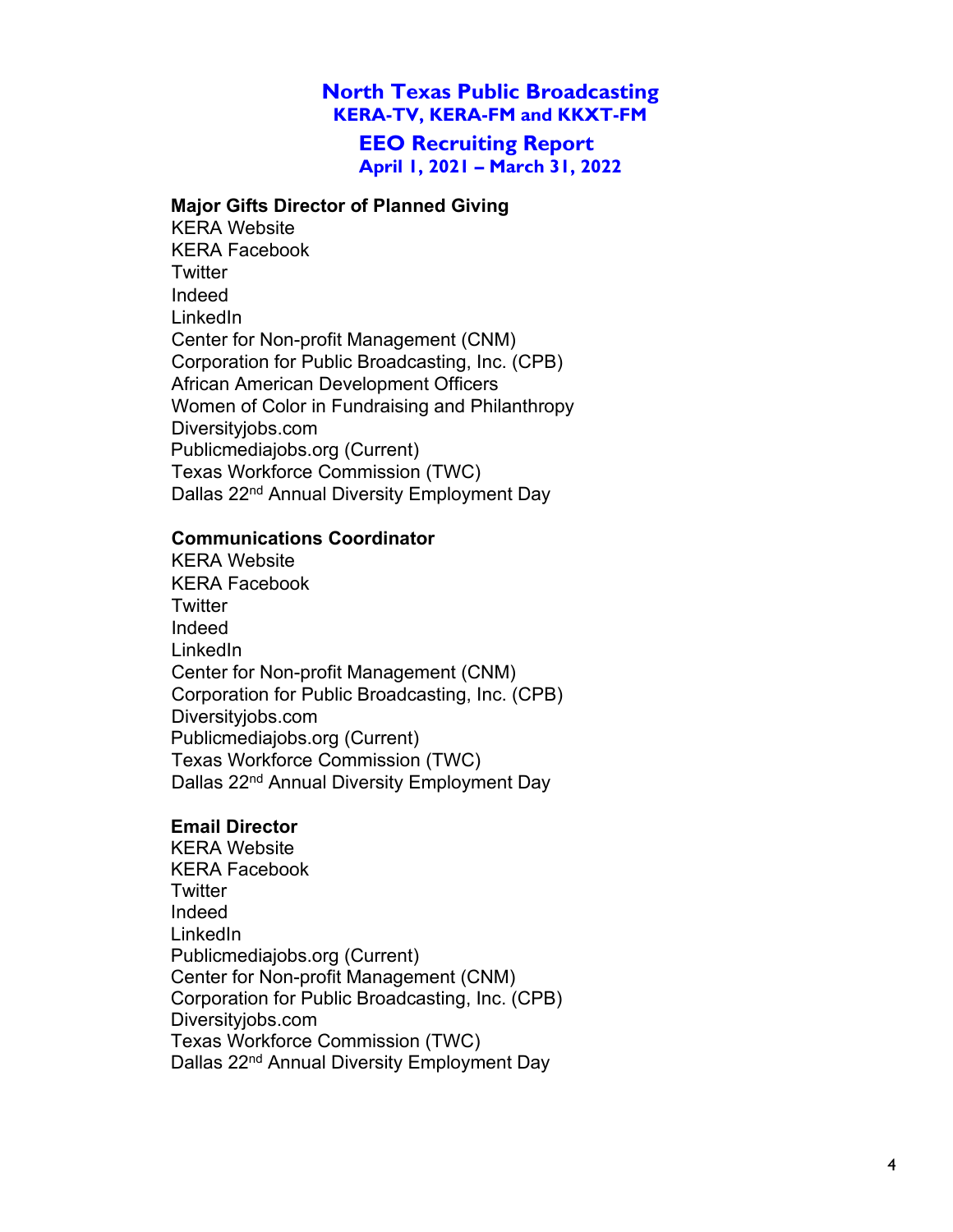**EEO Recruiting Report April 1, 2021 – March 31, 2022**

### **Chief of Staff**

KERA Website KERA Facebook **Twitter** Indeed LinkedIn Publicmediajobs.org (Current) Center for Non-profit Management (CNM) Corporation for Public Broadcasting, Inc. (CPB) Diversityjobs.com Texas Workforce Commission (TWC) SimplyHired

#### **Marjorie Welch Fitts Louis Fellowship**

KERA Website KERA Facebook **Tweeted** Indeed LinkedIn Publicmediajobs.org (Current) Center for Non-profit Management (CNM) Corporation for Public Broadcasting, Inc. (CPB) Diversityjobs.com Texas Workforce Commission (TWC) Handshake – College job board Intern Referral

#### **Grants (Coordinator) Specialist**

KERA Website KERA Facebook **Twitter** Indeed LinkedIn Publicmediajobs.org (Current) Center for Non-profit Management (CNM) Corporation for Public Broadcasting, Inc. (CPB) Diversityjobs.com Texas Workforce Commission (TWC)

#### **Desktop Support Technician**

KERA Website KERA Facebook **Twitter** Indeed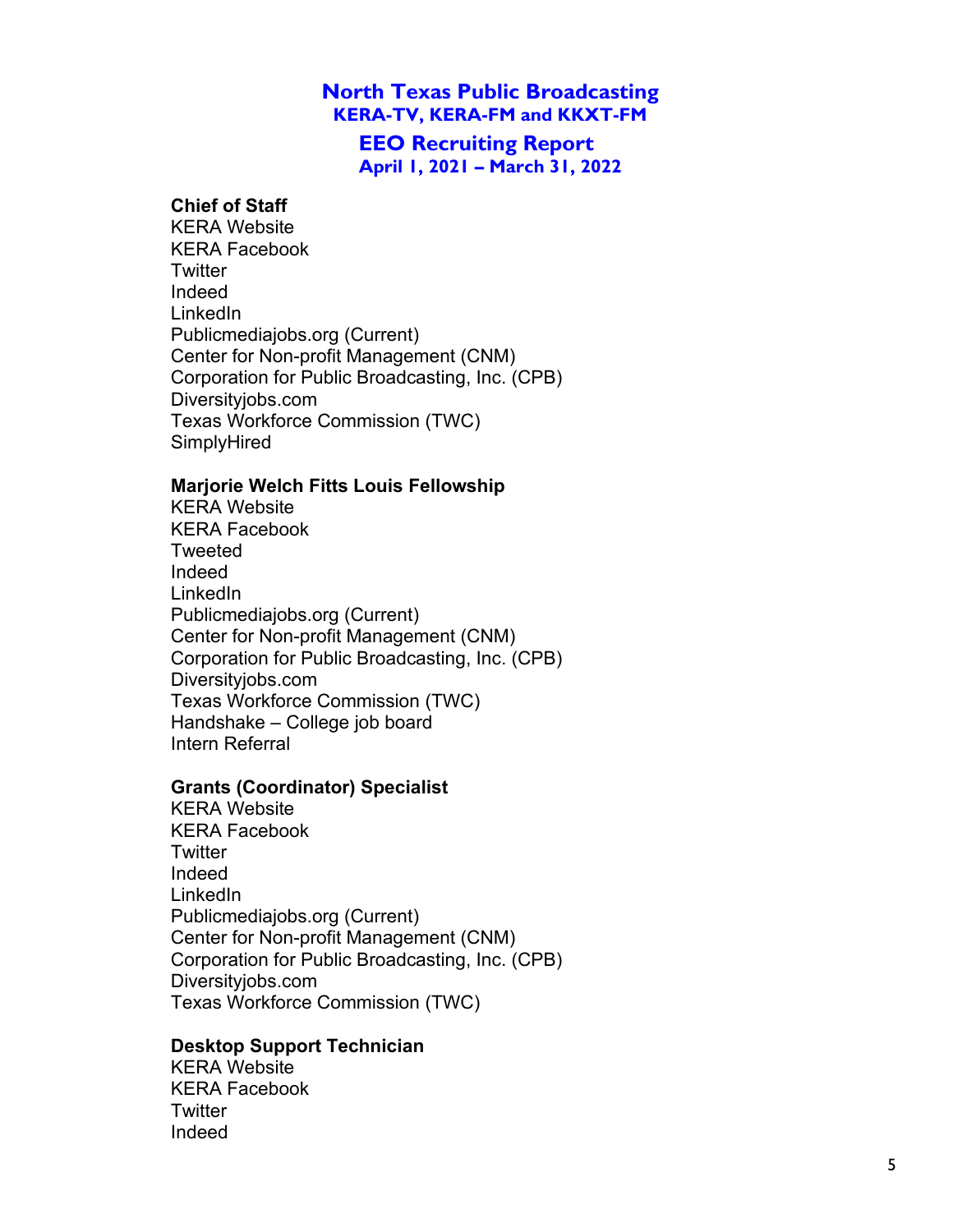### **EEO Recruiting Report April 1, 2021 – March 31, 2022**

#### LinkedIn

Publicmediajobs.org (Current) Center for Non-profit Management (CNM) Corporation for Public Broadcasting, Inc. (CPB) Diversityjobs.com Texas Workforce Commission (TWC)

#### **Director of Strategic Revenue Initiatives**

KERA Website KERA Facebook **Twitter** Indeed LinkedIn Center for Non-profit Management (CNM) Corporation for Public Broadcasting, Inc. (CPB) Diversityjobs.com Texas Workforce Commission (TWC)

#### **KXT Events and Engagement Coordinator**

KERA Website Insperity – Bright Move Employee Referral

#### **Tessitura Support Specialist**

KERA Website Insperity – Bright Move LinkedIn Employee Referral Current Employee

#### **Events Director**

KERA Website KERA Facebook **Twitter** LinkedIn Diversityjobs.com Center for Non-profit Management (CNM) Corporation for Public Broadcasting, Inc. (CPB) Texas Workforce Commission (TWC)

#### **Director of Marketing Operations**

KERA Website LinkedIn Diversityjobs.com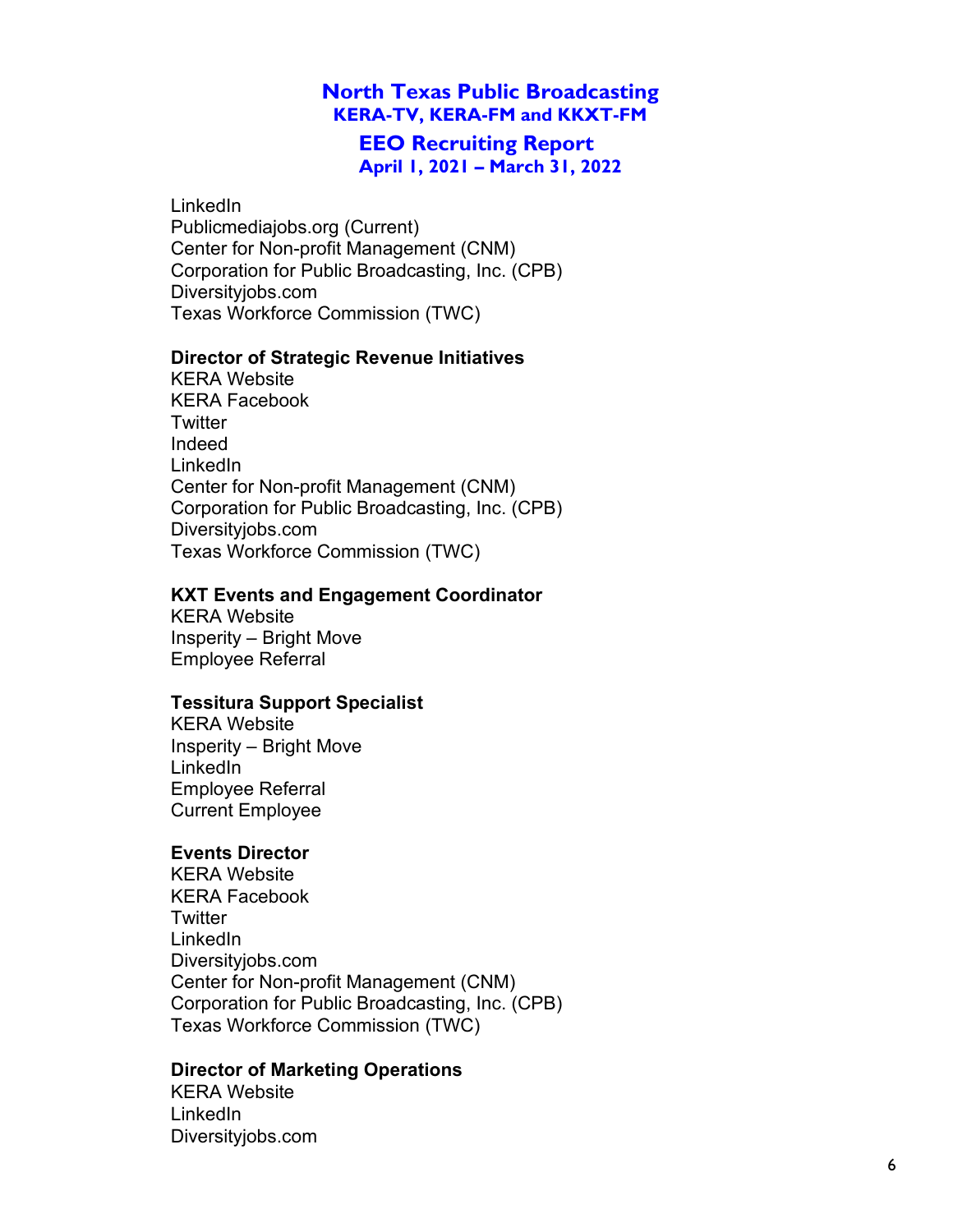**EEO Recruiting Report April 1, 2021 – March 31, 2022**

Corporation for Public Broadcasting, Inc. (CPB) Center for Non-Profit Management (CNM) Publicmediajobs.org (Current) Employee Referral

#### **Director of Talent and Recruitment**

KERA Website Insperity – Bright Move Diversityjobs.com Corporation for Public Broadcasting, Inc. (CPB) Center for Non-Profit Management (CNM) Publicmediajobs.org (Current)

#### **Education Director**

KERA Website Insperity – Bright Move Diversityjobs.com Corporation for Public Broadcasting, Inc. (CPB) Center for Non-Profit Management (CNM) Publicmediajobs.org (Current)

#### **Breaking News Reporter**

KERA Website Insperity – Bright Move Corporation for Public Broadcasting, Inc. (CPB) Diversityjobs.com National Association of Black Journalists National Association of Hispanic Journalist Asian American Journalist Association Publicmediajobs.org (Current)

#### **Report for America Fellow**

Report for America Contract

#### **Education Coordinator**

KERA Website Insperity – Bright Move LinkedIn Diversityjobs.com Corporation for Public Broadcasting, Inc. (CPB) Center for Non-Profit Management (CNM) Publicmediajobs.org (Current)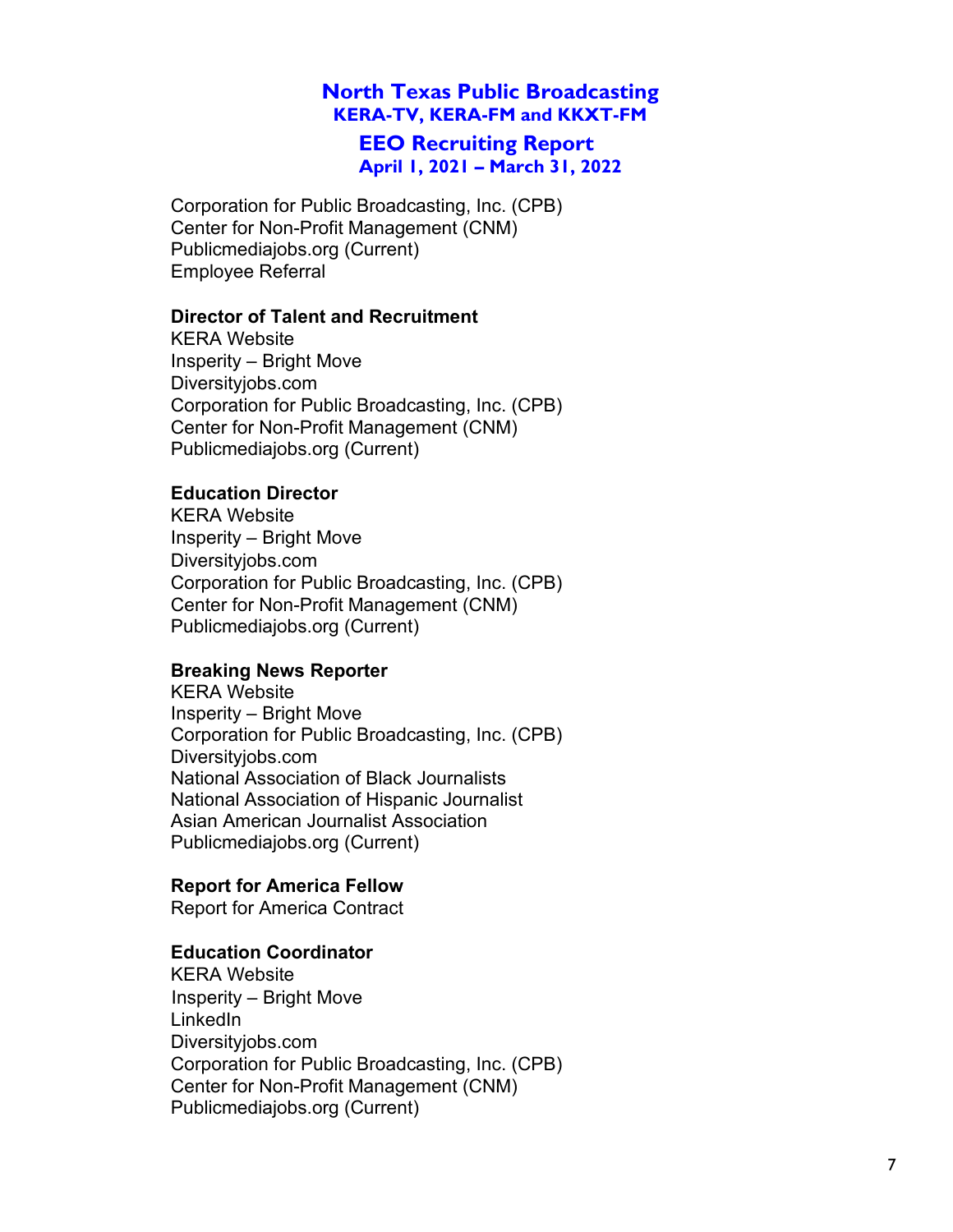**EEO Recruiting Report April 1, 2021 – March 31, 2022**

Zip Recruiter Glassdoor Employee Referral Current Employee

#### **On-Air Fundraising Associate**

KERA Website Insperity – Bright Move Corporation for Public Broadcasting, Inc. (CPB) Center for Non-Profit Management Publicmediajobs.org (Current)

#### **Audience Insights Analyst**

KERA Website Insperity – Bright Move Corporation for Public Broadcasting, Inc. (CPB) Center for Non-Profit Management Diversityjobs.com Employee Referral Current Employee

#### **Digital Breaking News Reporter and Producer**

KERA Website Insperity – Bright Move Other / Not Specified LinkedIn **ZipRecruiter** Corporation for Public Broadcasting, Inc. (CPB) National Association of Black Journalists National Association of Hispanic Journalist Asian American Journalist Association Online News Association Publicmediajobs.org (Current) Employee Referral Current Employee

#### **KXT Program Director**

KERA Website Insperity – Bright Move Publicmediajobs.org (Current) LinkedIn Corporation for Public Broadcasting, Inc. (CPB) Employee Referral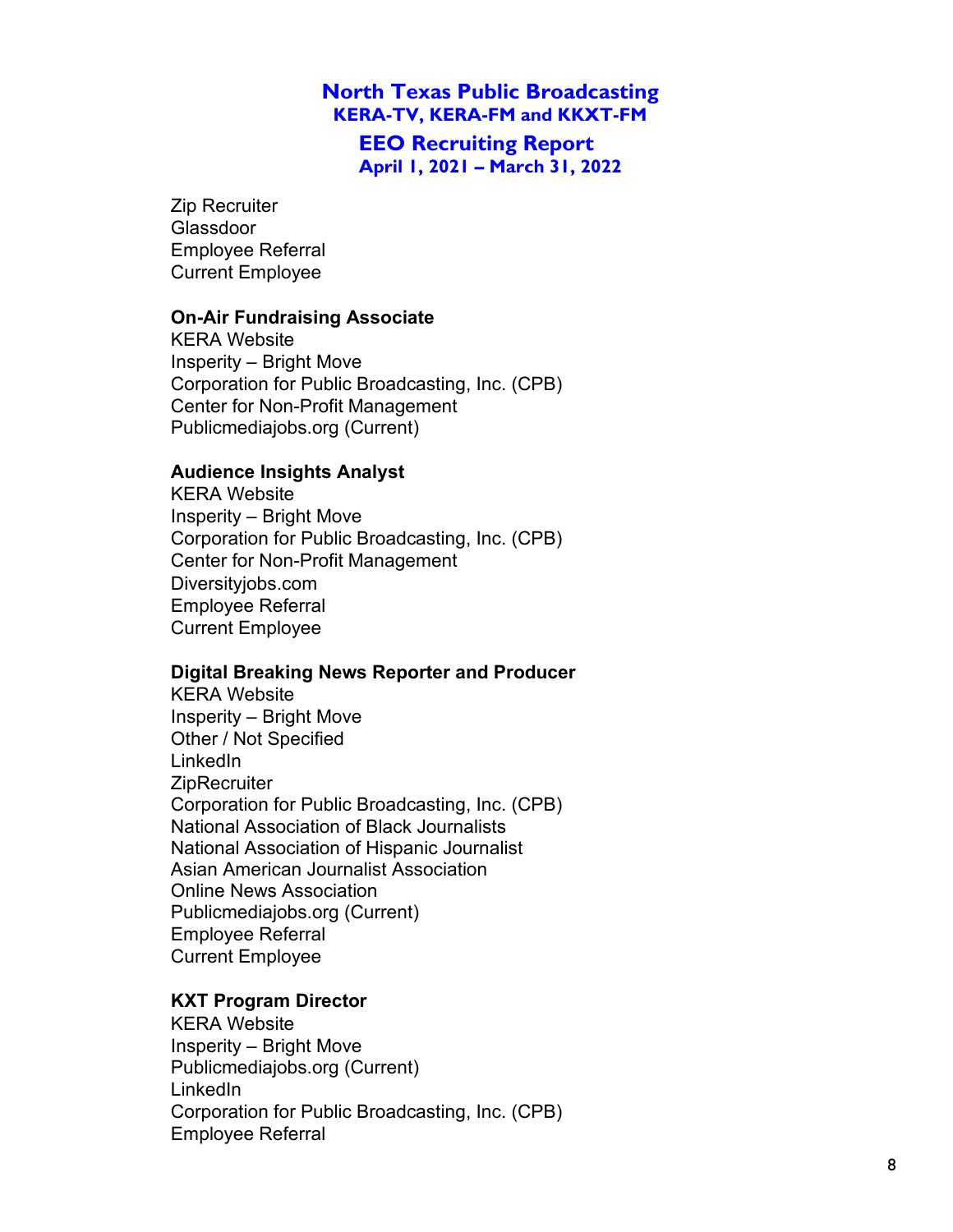**EEO Recruiting Report April 1, 2021 – March 31, 2022**

Current Employee Contractor Referral

### **Executive Editor**

KERA Website Insperity – Bright Move Corporation for Public Broadcasting, Inc. (CPB) National Association of Black Journalists National Association of Hispanic Journalist Asian American Journalist Association Publicmediajobs.org (Current) Employee Referral Current Employee

#### **Government Accountability Editor**

KERA Website Insperity – Bright Move Corporation for Public Broadcasting, Inc. (CPB) National Association of Black Journalists National Association of Hispanic Journalist Asian American Journalist Association Publicmediajobs.org (Current)

## **Podcast Producer**

KERA Website Insperity – Bright Move Corporation for Public Broadcasting, Inc. (CPB) National Association of Black Journalists National Association of Hispanic Journalist Asian American Journalist Association Publicmediajobs.org (Current) Zip Recruiter LinkedIn Employee Referral Current Employee

#### **Revenue Operations Coordinator**

KERA Website Insperity – Bright Move Diversityjobs.com Corporation for Public Broadcasting, Inc. (CPB) Center for Non-Profit Management (CNM)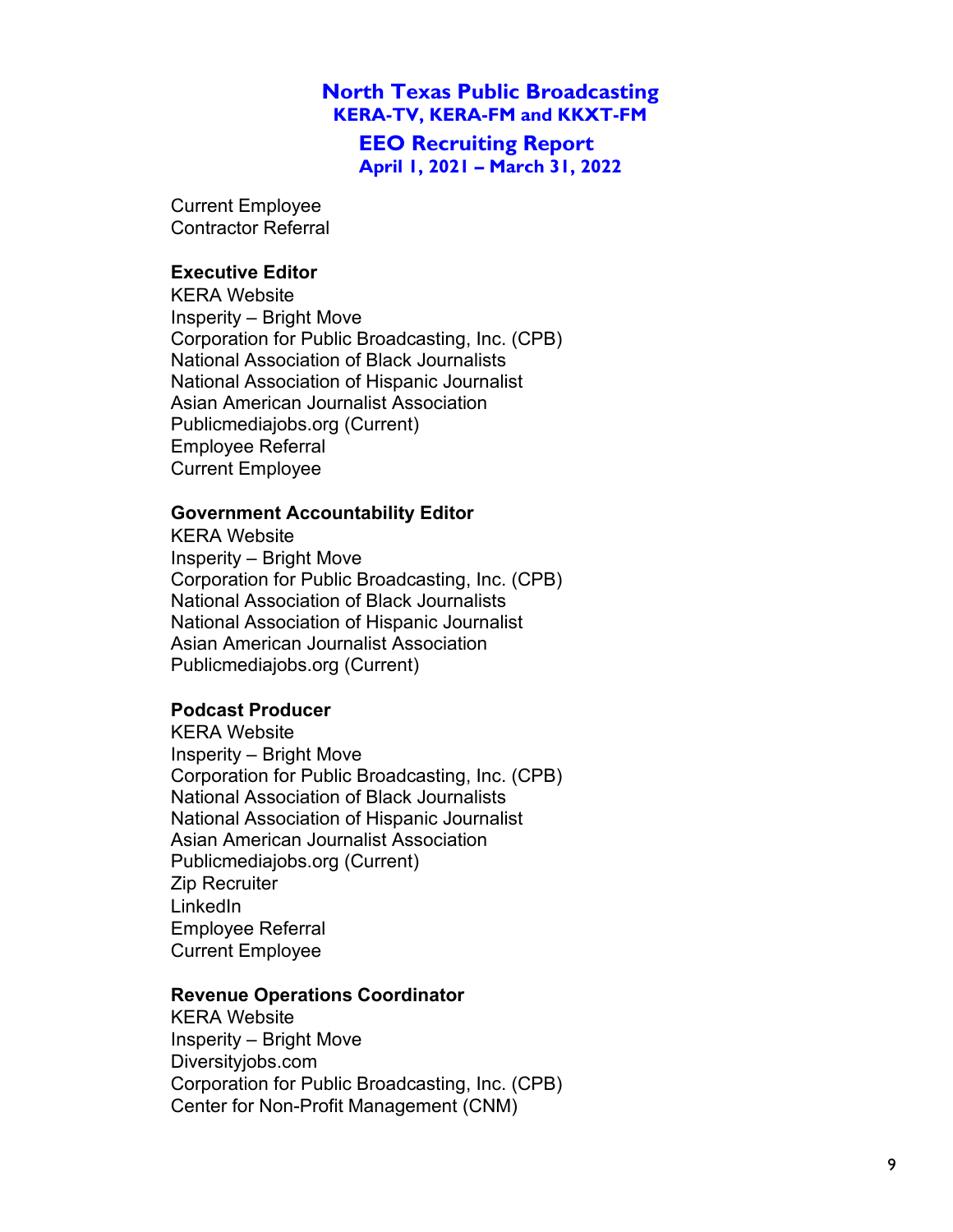**EEO Recruiting Report April 1, 2021 – March 31, 2022**

#### **Audience Producer**

KERA Website Insperity – Bright Move National Association of Black Journalists National Association of Hispanic Journalist Asian American Journalist Association Publicmediajobs.org (Current) LinkedIn Corporation for Public Broadcasting, Inc. (CPB) **ZipRecruiter** Employee Referral Current Employee

## **Digital Producer, Think**

KERA Website Insperity – Bright Move LinkedIn Corporation for Public Broadcasting (CPB) National Association of Black Journalists National Association of Hispanic Journalist Asian American Journalist Association Publicmediajobs.org (Current) **ZipRecruiter** Employee Referral Current employee

#### **Technical Director and Editor**

KERA Website Insperity – Bright Move **ZipRecruiter LinkedIn**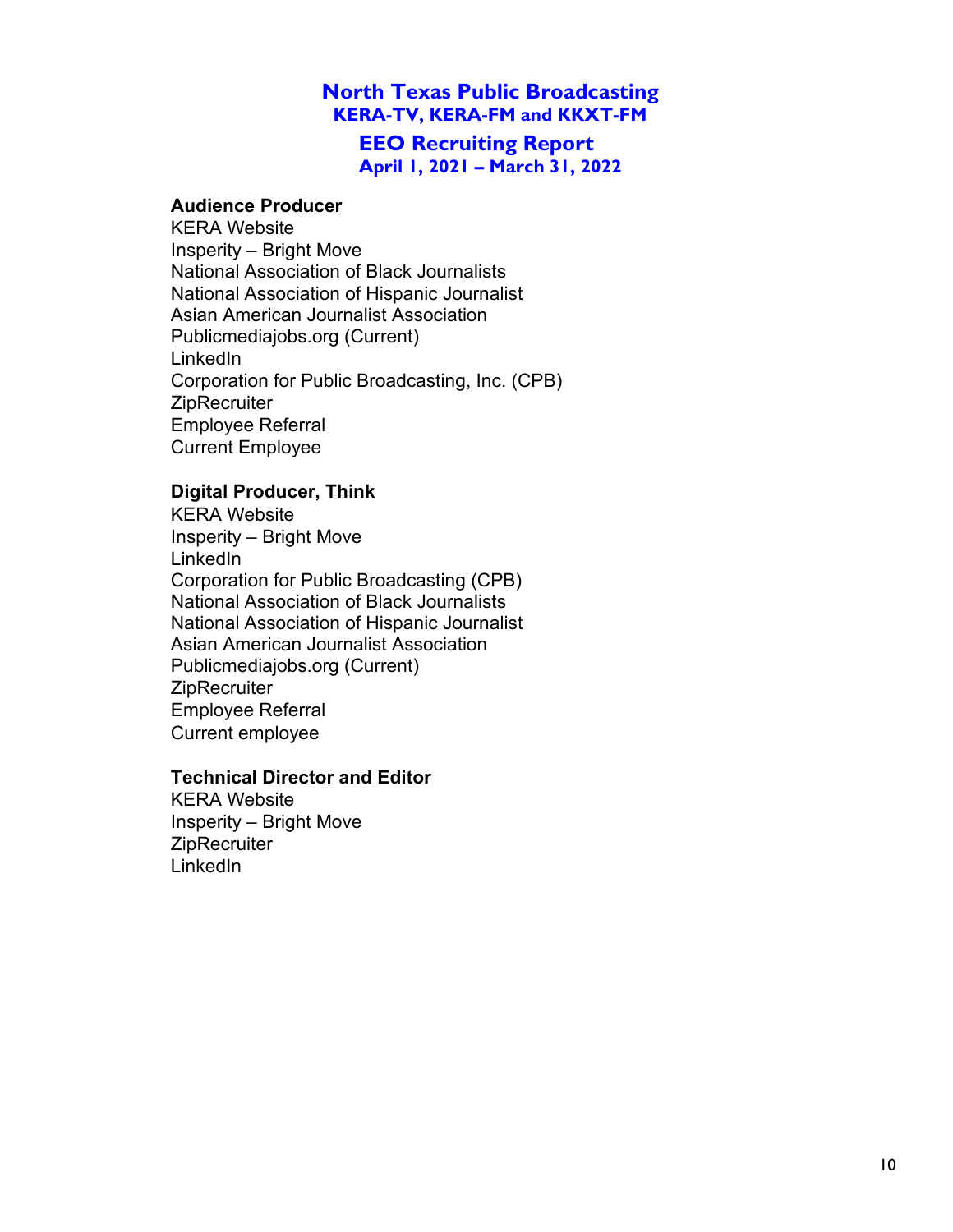**EEO Recruiting Report April 1, 2021 – March 31, 2022**

3. The recruitment source that referred the hiree for each full-time vacancy during the preceding year;

Statewide Managing Editor **Employee Referral** Health Reporter **Twitter** Twitter Major Gifts Director of Planned Giving Theorem LinkedIn Communications Coordinator **KERA** website<br>
Email Director Coordinator<br>
Publicmediaio Chief of Staff **Employee Referral** Marjorie Welch Fitts Louis Fellowship **Employee Referral** Grants (Coordinator) Specialist **Example 2** Zip Recruiter Desktop Support Technician Indeed Director of Strategic Revenue Initiatives Employee Referral KXT Events and Engagement Coordinator Employee Referral Tessitura Support Specialist **Employee Referral** Events Director **Indeed** Director of Marketing Operations **Employee Referral** Director of Talent Recruitment and Retention Employee Referral Education Director **Employee Referral** Breaking News Reporter **Employee Referral** Report for America Fellow Report for America Education Coordinator **LinkedIn** On-Air Fundraising Associate Current Employee Audience Insights Analyst **KERA Website** Digital Breaking News Reporter and Producer Employee Referral KXT Program Director Contractor Referral Executive Editor **Employee Referral** Government Accountability Editor **Employee Referral** Podcast Producer **Indeed** Revenue Operations Coordinator **Employee Referral** Audience Producer **Indeed** Digital Producer, Think LinkedIn Technical Director and Editor **Indeed** 

#### **Position Hiring Source**

Publicmediajobs.com (Current)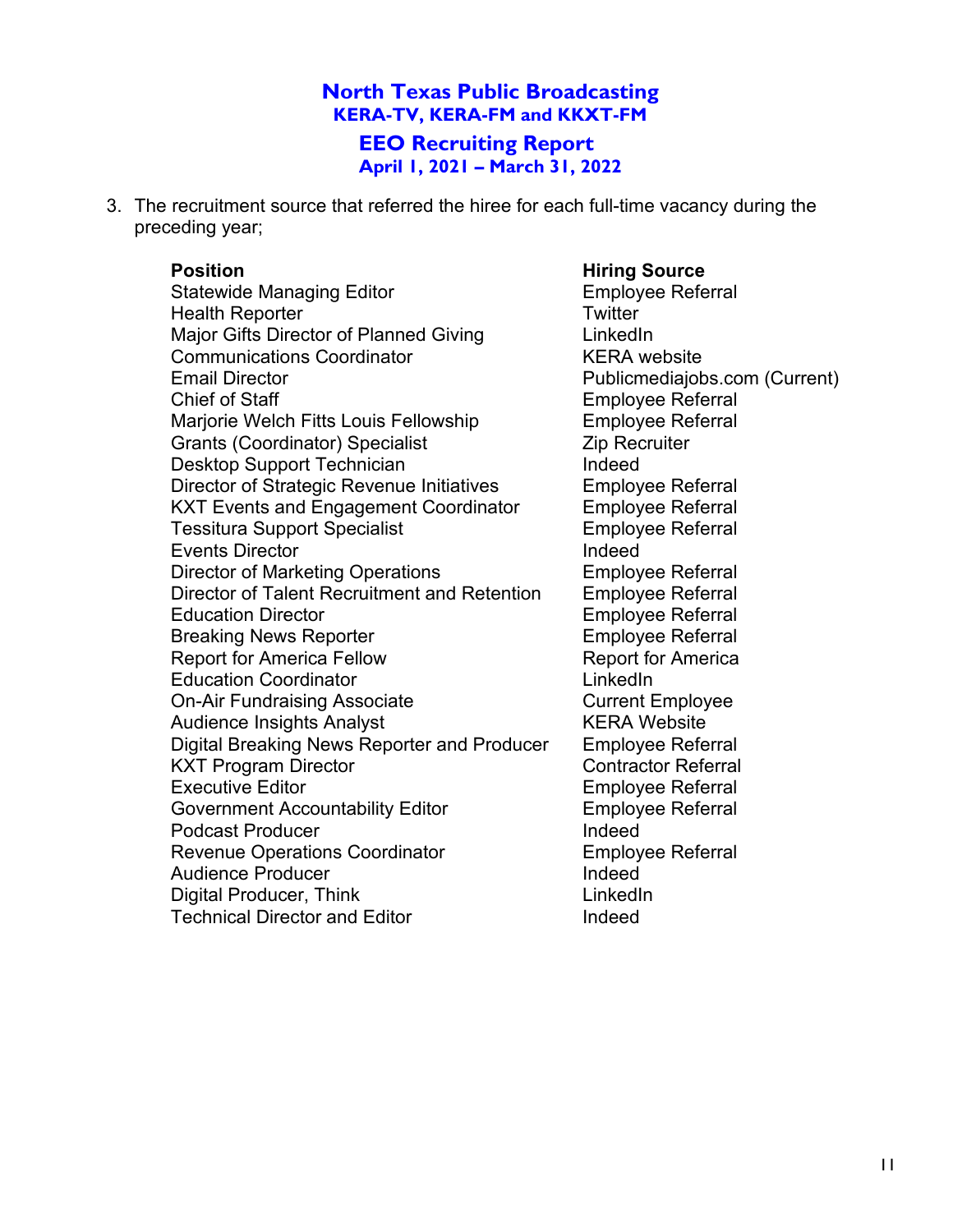4. Data reflecting the total number of persons interviewed for full-time vacancies during the preceding year and the total number of interviewees referred by each recruitment source utilized in connection with such vacancies;

One Hundred Eighty Six (186) Persons Interviewed:

| <b>Position</b>                               | <b>Recruitment Sources &amp; Number</b><br><b>Interviewed</b>                                                                                  |
|-----------------------------------------------|------------------------------------------------------------------------------------------------------------------------------------------------|
| <b>Statewide Managing Editor</b>              | 4 KERA website<br>1 Referral<br>1 Employee Referral                                                                                            |
| <b>Health Reporter</b>                        | 1 LinkedIn<br>2 KERA website<br>2 Twitter<br>1 Current Employee<br>1 Employee referral<br>1 Simplyhired.com<br>1 Publicmediajobs.org (Current) |
| <b>Major Gifts Director of Planned Giving</b> | 1 LinkedIn<br>3 Indeed<br>1 KERA website<br>1 Referral<br>2 Employee referral                                                                  |
| <b>Communications Coordinator</b>             | 3 Indeed<br>2 KERA website<br>1 Center for Non-profit Management (CNM)<br>1 UNT Journalism Facebook Group                                      |
| <b>Email Director</b>                         | 2 KERA website<br>2 Publicmediajobs.com (Current)<br>1 Employee referral                                                                       |
| <b>Chief of Staff</b>                         | 4 LinkedIn<br>3 KERA website<br>2 Publicmediajobs.com (Current)<br>1 Simplyhired.com<br>2 Current Employee<br>2 Employee referral              |
| Marjorie Welch Fitts Louis Fellowship         | 1 Indeed<br>1 KERA website<br>1 Intern referral - Rolando Hernandez<br>2 Employee referral                                                     |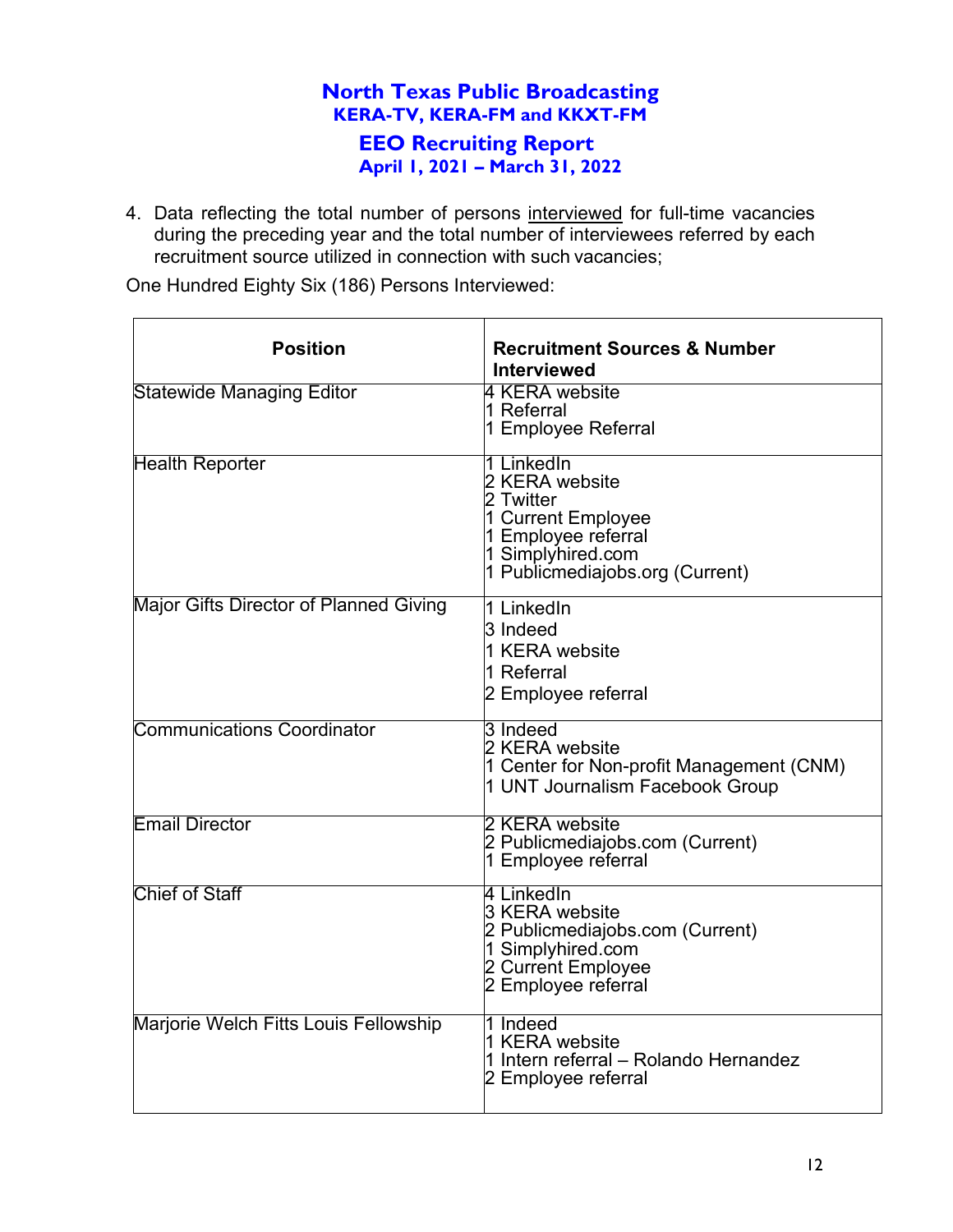# **EEO Recruiting Report**

**April 1, 2021 – March 31, 2022**

| <b>Grants (Coordinator) Specialist</b>                           | 2 Center for Non-Profit Management (CNM)<br>1 Zip Recruiter<br>1 Current Employee                           |
|------------------------------------------------------------------|-------------------------------------------------------------------------------------------------------------|
| Desktop Support Technician                                       | <b>5 KERA website</b><br>1 Indeed<br>1 Glassdoor                                                            |
| Director of Strategic Revenue Initiatives                        | 1 Employee referral<br>3 KERA website                                                                       |
| <b>KXT Events and Engagement Coordinator 1 Employee referral</b> | 1 Indeed                                                                                                    |
| <b>Tessitura Support Specialist</b>                              | 2 Employee referral<br>1 LinkedIn<br>1 Other / Not Specified                                                |
| <b>Events Director</b>                                           | 3 LinkedIn<br>1 Indeed<br>1 Current Employee<br>1 ZipRecruiter<br>1 KERA website<br>1 Other / Not Specified |
| Director of Marketing Operations                                 | 2 Indeed<br>1 LinkedIn<br>1 KERA website<br>1 Employee referral                                             |
| Director of Talent Recruitment and<br>Retention                  | 3 Indeed<br>2 Employee referral                                                                             |
| <b>Education Director</b>                                        | 1 Employee referral<br>1 Indeed<br>1 KERA website                                                           |
| <b>Breaking News Reporter</b>                                    | 1 Employee referral<br>2 KERA website<br>1 Other / Not Specified                                            |
| <b>Report for America Fellow</b>                                 | 1 Report for America                                                                                        |
| <b>Education Coordinator</b>                                     | 10 Indeed<br>1 KERA website<br>1 LinkedIn<br>1 Publicmediajobs.org (Current)                                |
| <b>On-Air Fundraising Associate</b>                              | 1 Current Employee<br>2 Employee referral<br>2 KERA website<br>1 Other / Not Specified                      |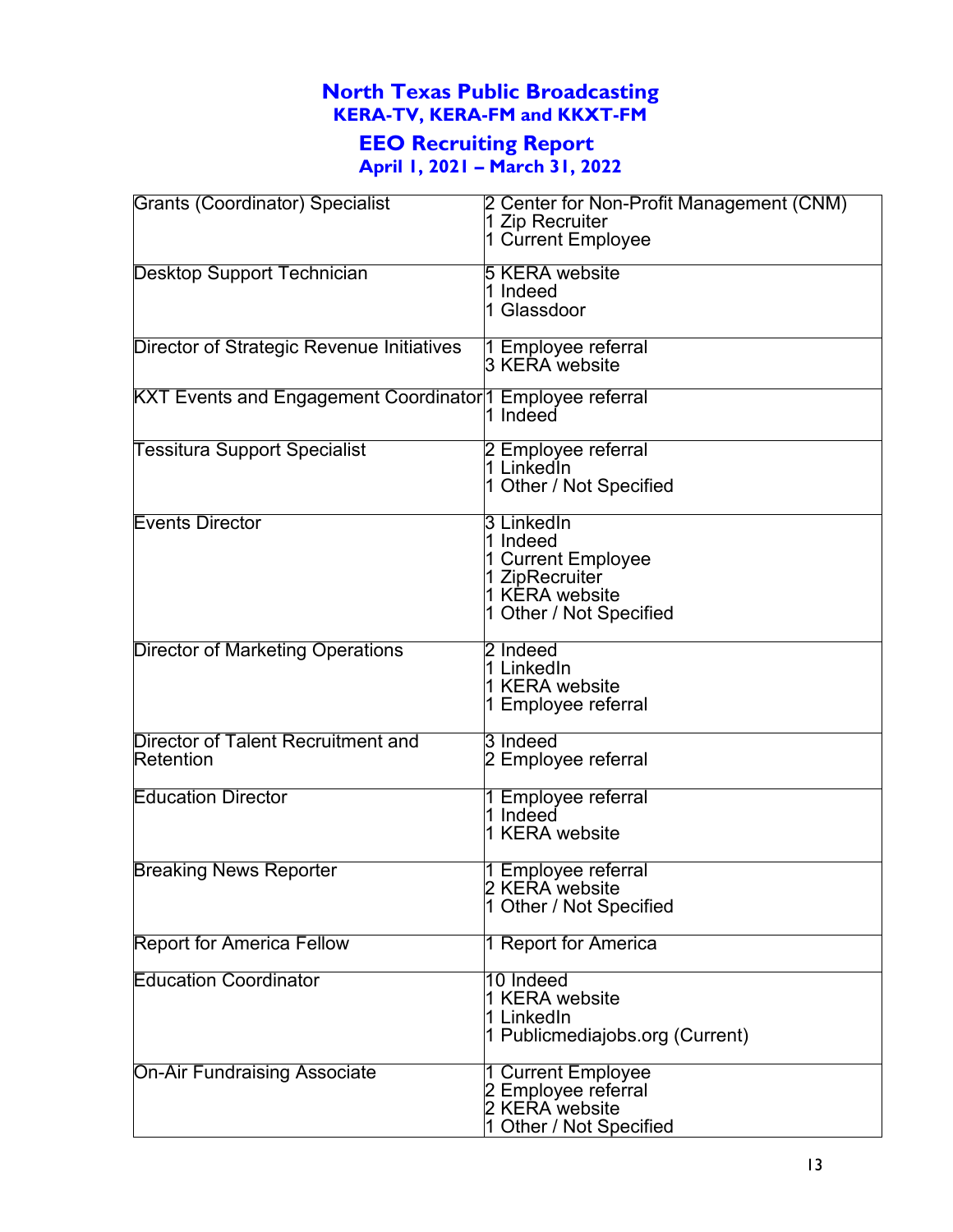# **EEO Recruiting Report**

**April 1, 2021 – March 31, 2022**

| <b>Audience Insights Analyst</b>        | 1 KERA website                  |
|-----------------------------------------|---------------------------------|
|                                         | 1 Indeed                        |
|                                         | 1 Employee referral             |
|                                         |                                 |
| Digital Breaking News Reporter and      | 4 Employee referral             |
| Producer                                | 1 Publicmediajobs.org (Current) |
|                                         | 1 KERA website                  |
|                                         | 1 Other / Not Specified         |
|                                         |                                 |
| <b>KXT Program Director</b>             | 5 Publicmediajobs.org (Current) |
|                                         | 2 Contractor referral           |
|                                         | 2 Current employee              |
|                                         | 2 Indeed                        |
|                                         | 1 Other / Not Specified         |
|                                         | 1 KERA website                  |
|                                         |                                 |
| <b>Executive Editor</b>                 | 2 Employee referral             |
|                                         | 1 Current employee              |
|                                         |                                 |
| <b>Government Accountability Editor</b> | 4 Employee referral             |
| <b>Podcast Producer</b>                 | 3 Employee referral             |
|                                         | 3 KERA website                  |
|                                         | 2 Indeed                        |
|                                         |                                 |
|                                         | 1 Current employee              |
|                                         | 1 Publicmediajobs.org (Current) |
|                                         | 1 Other / Not Specified         |
| <b>Revenue Operations Coordinator</b>   | 1 Employee referral             |
|                                         | 1 KERA website                  |
|                                         |                                 |
| <b>Audience Producer</b>                | 3 Employee referral             |
|                                         | 2 Indeed                        |
|                                         | 1 KERA website                  |
|                                         |                                 |
| Digital Producer, Think                 | 4 Employee referral             |
|                                         | 1 KERA website                  |
|                                         | 1 LinkedIn                      |
| <b>Technical Director and Editor</b>    | 8 Indeed                        |
|                                         | 1 LinkedIn                      |
|                                         | 1 KERA Website                  |
|                                         | 1 ZipRecruiter                  |
|                                         |                                 |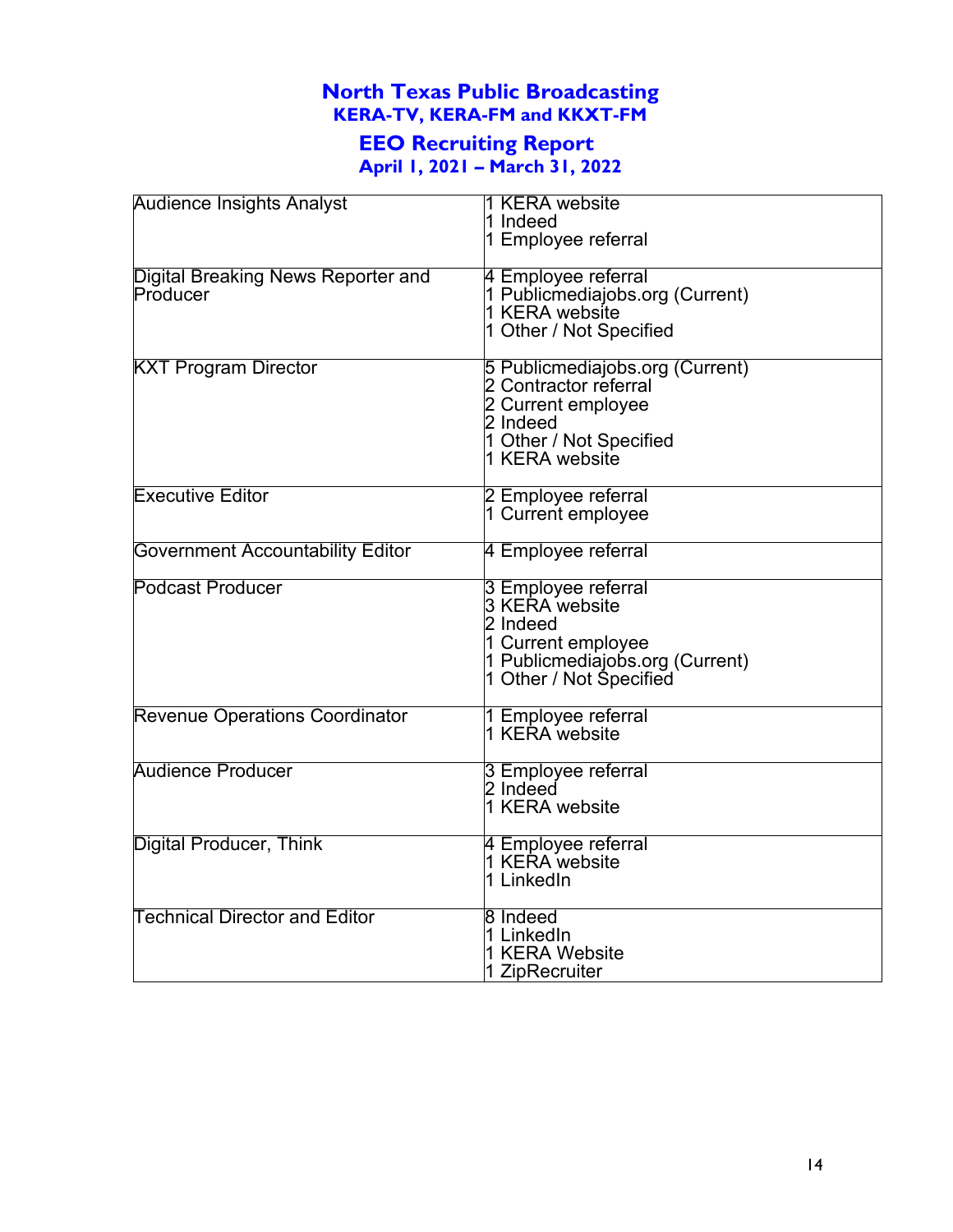5. A list and brief description of initiatives undertaken during the preceding year.

North Texas Public Broadcasting, Inc. dba KERA services the fifth largest media market in the country. KERA reaches over two million people each week with rich, informational, insightful content via our broadcast and digital platforms through KERA FM, KERA TV, and KXT FM.KERA reaches more than 600,000 children each week with educational programming on KERA TV and KERA Kids 24/7 channels.

KERA is committed to providing employment and promotion opportunities to individuals of all backgrounds, experiences, and identities. All qualified applicants receive consideration for employment without regard to race, color, national origin or ancestry, sex, sexual orientation, gender identity, gender expression, age, religion, veteran status, disability or any other characteristic or basis protected by law. This includes focused recruitment in diverse spaces to identify talented candidates who may not be represented in legacy applicant pools. We expanded management positions with an increased DEI focus and development. Our hiring processes are structured to include hiring committees with diverse representation that have a meaningful say in the hiring of every candidate. We also believe in supporting longterm career development to prepare diverse talent for leadership roles within the organization.

The initiatives undertaken by KERA for this reporting period are as follows:

**§73.2080(c)(2)(iii)** Co-sponsoring at least on job fair with organizations in the business and professional community whose membership includes substantial participation of women and minorities;

KERA, The Texas Newsroom division, participated in the Public Media Village, led by NPR, as a Lead Villager sponsor for three national conferences: Asian American Journalists Association (AAJA) August 24-28, 2021, National Association of Black Journalists (NABJ) August 18-21, and National Association of Hispanic Journalists (NAHJ) July 14-16. Public Media Village is a coalition of public media organizations available for job seekers to explore the world of public media, including news, television, radio, and podcasts. Due to the COVID-19 pandemic, the job booths were virtual and allowed KERA and its career opportunities exposure to several hundred diverse professional journalists on a national level. KERA was able to present its open full-time positions during the conference job fairs, the career paths in journalism and encouraged job seekers to check our website for future job vacancies if the current openings did not match their skill sets.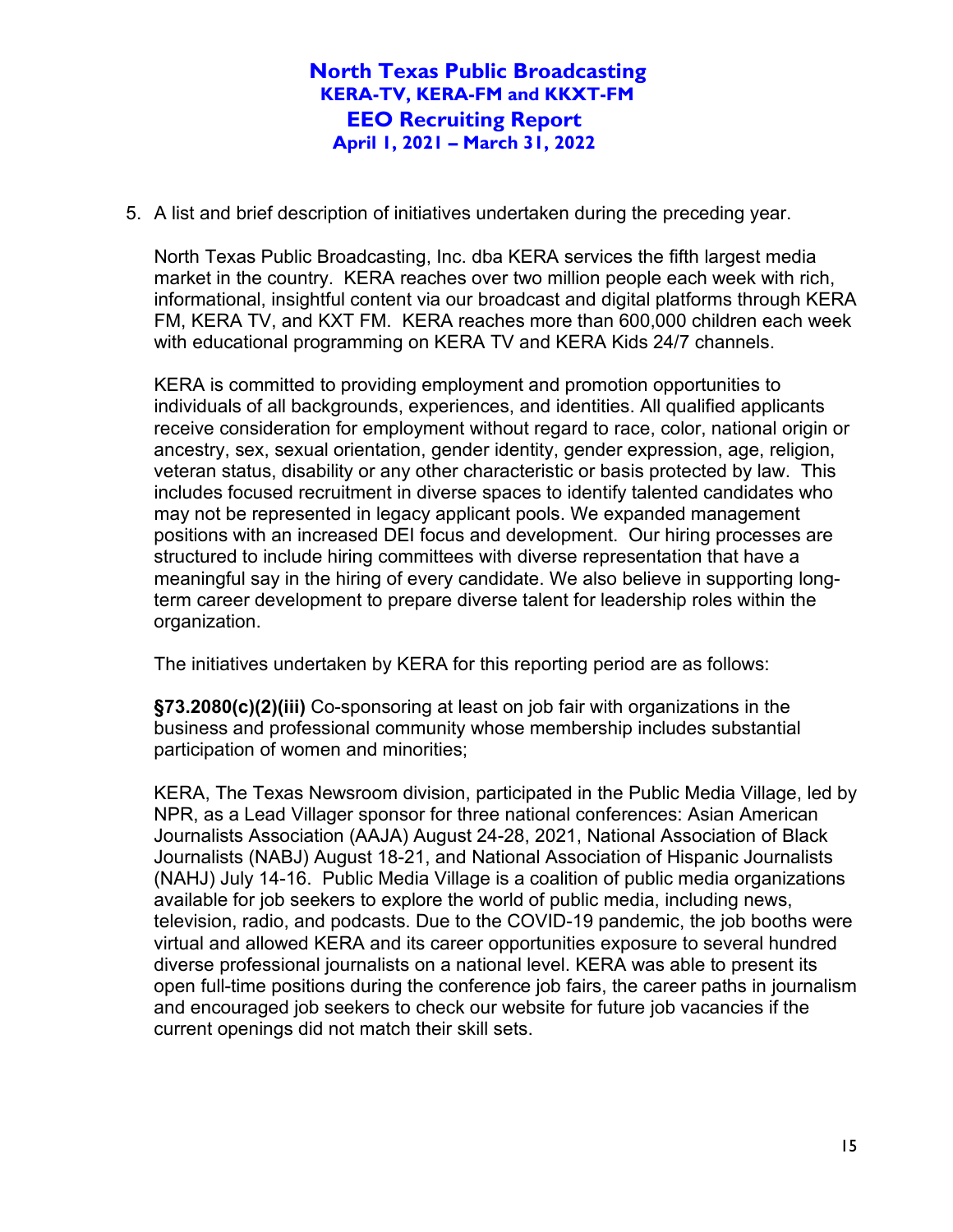**§73.2080(c)(2)(v)** Establishment of an internship program designed to assist members of the community to acquire skills needed for broadcast employment;

KERA has continued its established paid college internship program which assists students to acquire skills needed for broadcast employment. We believe the paid internship program affords all interested students with applicable studies the ability to apply for an internship opportunity without a financial limitation for students needing a paid position while pursuing their education.

The students selected for KERA's paid college internship program are part-time, are assigned meaningful work and often receive college credit for their internship. Interns represent a diverse group, including minority students. During this reporting period interns were assigned to News, Podcasts, Think, DEI and Photojournalism. They were hired for Spring 2021, Summer 2021, Fall 2021 and Spring 2022. In total, this group included 14 interns with over half being minority and/or women. After college graduation, these students are prepared and eligible to apply for regular fulltime positions with KERA.

Additionally, KERA has participated in NPR's Next Generation Radio training for the past several years. It is a one-week, digital first, multimedia training project cosponsored by NPR, NPR member stations, colleges, and universities. This program is designed to give competitively selected participants who are interested in podcasting, audio storytelling, and written and visual journalism the skills and opportunity to find and produce their own multimedia stories. Each selected participant is paired with a professional journalist throughout the program. In 2021, three KERA journalists served as mentors and worked one-on-one with their assigned Next Generation participants from the broadcast community. They were the main point of communication for the mentee, provided specific feedback and clear direction, and offered support and encouragement throughout the project.

**§73.2080(c)(2)(vi)** Participation in job banks, Internet programs, and other programs designed to promote outreach generally;

All open positions are posted in the employment section of the KERA website, <https://www.kera.org/about/employment> and are posted through KERA social media sources. These sources are broadly available to the general public and are often picked up and reposted by networking boards and other employment search engine job sites.

Many positions are also posted on highly recognizable professional websites and/or specific professional association websites applicable to the job vacancy. We partnered with Insperity – Bright Move who posts the job positions to various additional job boards helping to further amplify our job postings in the job market.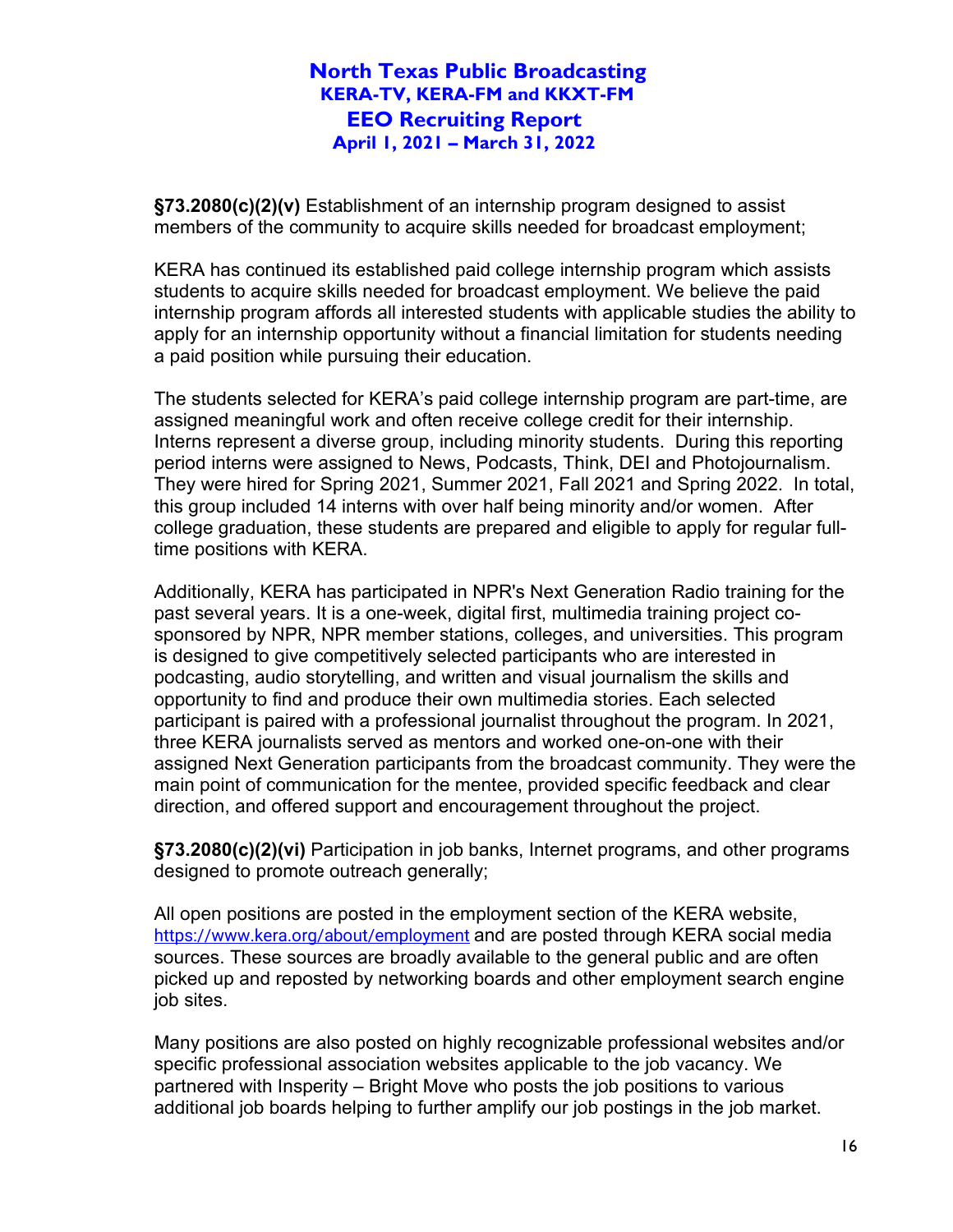Additionally, we post job vacancies related to the skills we are seeking on specific diversity focused job sites. We have sponsored paid advertising on LinkedIn, a professional networking site. We also utilize local community job boards and place open positions in the Texas Workforce Commission (TWC) job bank which shares job information with Veterans and Referral Specialists, and to US Jobs, a national job bank.

We advertise with professional associations targeted for the type of job skills we are seeking, in certain industry publications and in local temporary and temp to hire agencies. We have directly contacted some local colleges and universities as well as community organizations and other groups sponsoring networking forums about employment opportunities.

**§73.2080(c)(2)(viii)** Establishment of training programs designed to enable station personnel to acquire skills that could qualify them for higher level positions;

KERA augmented the core benefits and services it offers its team members by entering into a service agreement with Insperity. Through Insperity's online portal, staff have access to over 100,000 learning assets, including professional and educational courses, certifications and training videos. Additionally, an annual stipend of \$500 per employee is provided for training and development as well as a \$1,500 educational stipend toward a degree program. KERA also provides all staff the opportunities to attend conferences to broaden their knowledge and skills. All KERA managers have been charged with the responsibility to include career development plans in the annual written goals for each employee in their department.

**§73.2080(c)(2)(xiv)** Provision of training to management level personnel as to methods of ensuring equal employment opportunity and preventing discrimination;

During this reporting period, KERA continued its enhanced DEI training. As in prior periods, all employees, including managers, received our annual training about the prevention of harassment, sexual harassment, and discrimination in the workplace. KERA secured the services of external organizations Diversity Crew and Keith Woods, and launched the Can We Talk Series to specifically conduct training sessions related to unconscious bias and other factors that raise awareness and understanding. KERA also worked with local partners to provide several professional development opportunities rooted in diversity, equity and inclusion for both mangers and staff. Topics included change management, inclusive leadership, emotional intelligence and more. Management has been an integral participant in all trainings enhancing the understanding and promotion of fair employment practices for all protected classes within every aspect of KERA's employment practices.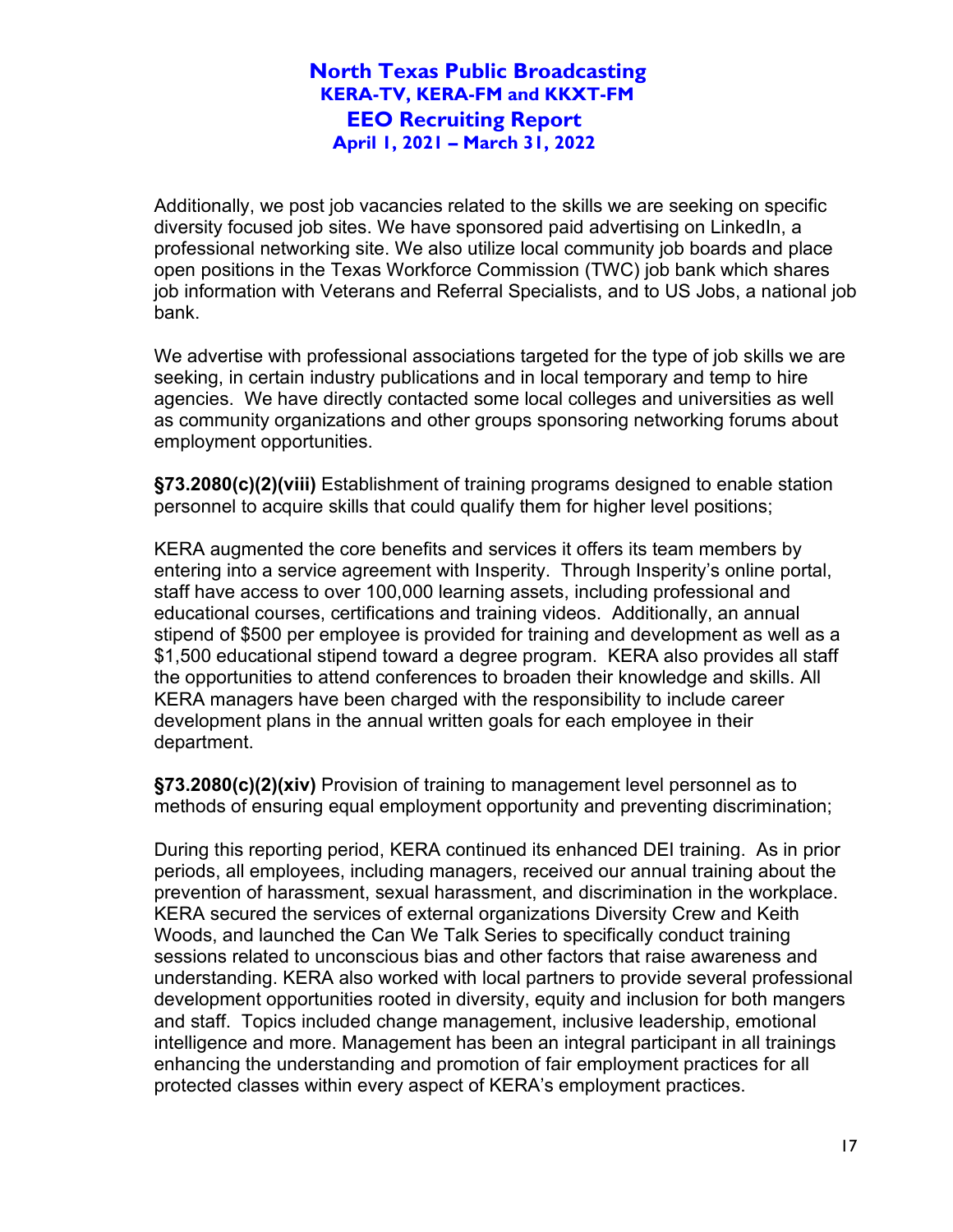In addition to the DEI training, KERA expanded a senior management position to Chief Content and Diversity Officer ensuring that DEI is in the foundation of KERA's core from the top-down. KERA hired a Director of Talent Recruitment & Retention to build KERA's pipeline of talent and to create opportunities for professional development and growth. KERA also expanded its hiring committees for the hiring process. The hiring committees are assembled for each new position and includes the hiring manager, department team members and 1 or 2 representatives from other departments that would work collaboratively with the person who would be hired in this position. The hiring committee is asked to be diverse in nature and is to present a diverse pool of applicants to review. Additionally, all managers and employees have been asked to include a specific DEI goal they will seek to achieve during their annual performance period.

**§73.2080(c)(2)(xvi)** Participation in other activities designed by the station employment unit reasonably calculated to further the goal of disseminating information as to employment opportunities in broadcasting to job candidates who might otherwise be unaware of such opportunities.

KERA regularly posts job vacancies on the KERA website, as well as on the KERA Facebook page and KERA's Twitter account. These three sources are broadly available to the general public which further circulates job vacancies to job seekers who may not have considered KERA in their job search.

Job seekers that visit the KERA website will have the opportunity to view current open positions at KERA and KXT, and are also pointed to national websites for additional opportunities. The KERA website states our commitment to equal opportunity with the following:

"Employment at KERA

KERA embraces the principles of diversity, equity, and inclusion in our workplace. We endeavor to promote an environment in which differences are respected, and innovative ideas and perspectives are welcomed. We recruit individuals with exceptional ability and talent from a broad range of backgrounds, experiences, cultures, beliefs and lifestyles and are dedicated to the development and advancement of our employees. If you would like to learn more about KERA and how to join our team, please click on the button below to view our current employment opportunities.

#### SEARCH KERA JOBS HERE

For information about other employment opportunities in broadcasting, please visit these websites: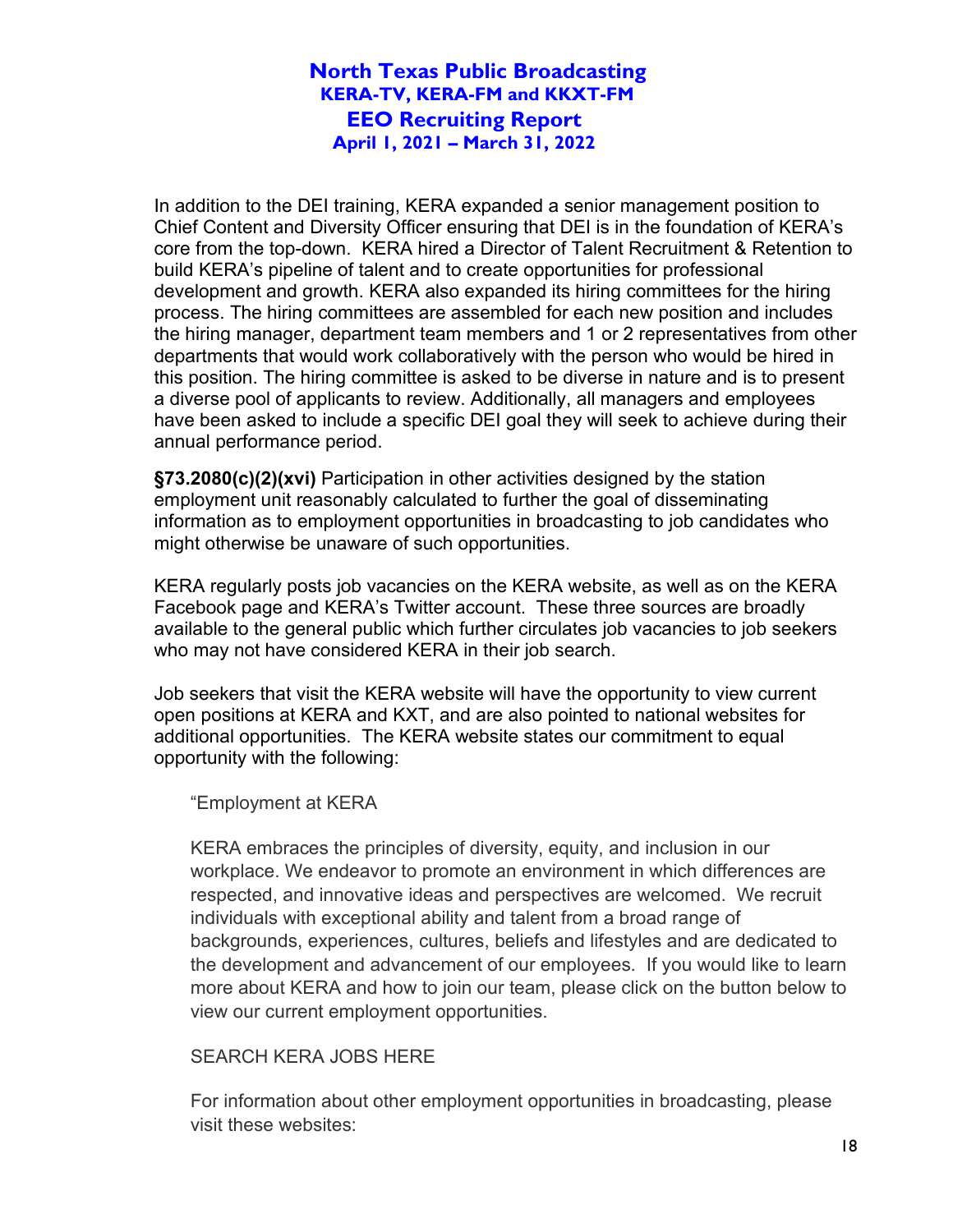[NPR](http://www.npr.org/about/careers/)

[PBS](http://www.pbs.org/about/careers/job-openings/)

[CPB](http://www.cpb.org/jobline/) (Corporation for Public Broadcasting)

[TAB](https://www.tab.org/job-bank) (Texas Association of Broadcasters)

## **EQUAL EMPLOYMENT OPPORTUNITY**

KERA believes that diversity is important to our success. We are committed to equal employment opportunity and all qualified applicants will receive consideration for employment without regard to race, color, national origin or ancestry, sex, sexual orientation, gender identity, gender expression, age, religion, veteran status, disability or any other characteristic or basis protected by law."

Each job position posted, and reposted by other websites, includes a statement of equal employment opportunity within the text of the description to clearly show KERA's commitment.

KERA/KXT repeatedly broadcasts weekly spots (radio announcements) related to employment opportunities on our NPR station KERA FM 90.1. We began running these employment related spots in April 2014, and they have continued to date, advertising our employment opportunities, and directing job seekers to our website to find current openings. The spot reads as follows:

*"For employment opportunities at KERA and KXT, you can visit kera (dot) org (slash) about (slash) employment for information on open positions. KERA / KXT is an equal opportunity employer."*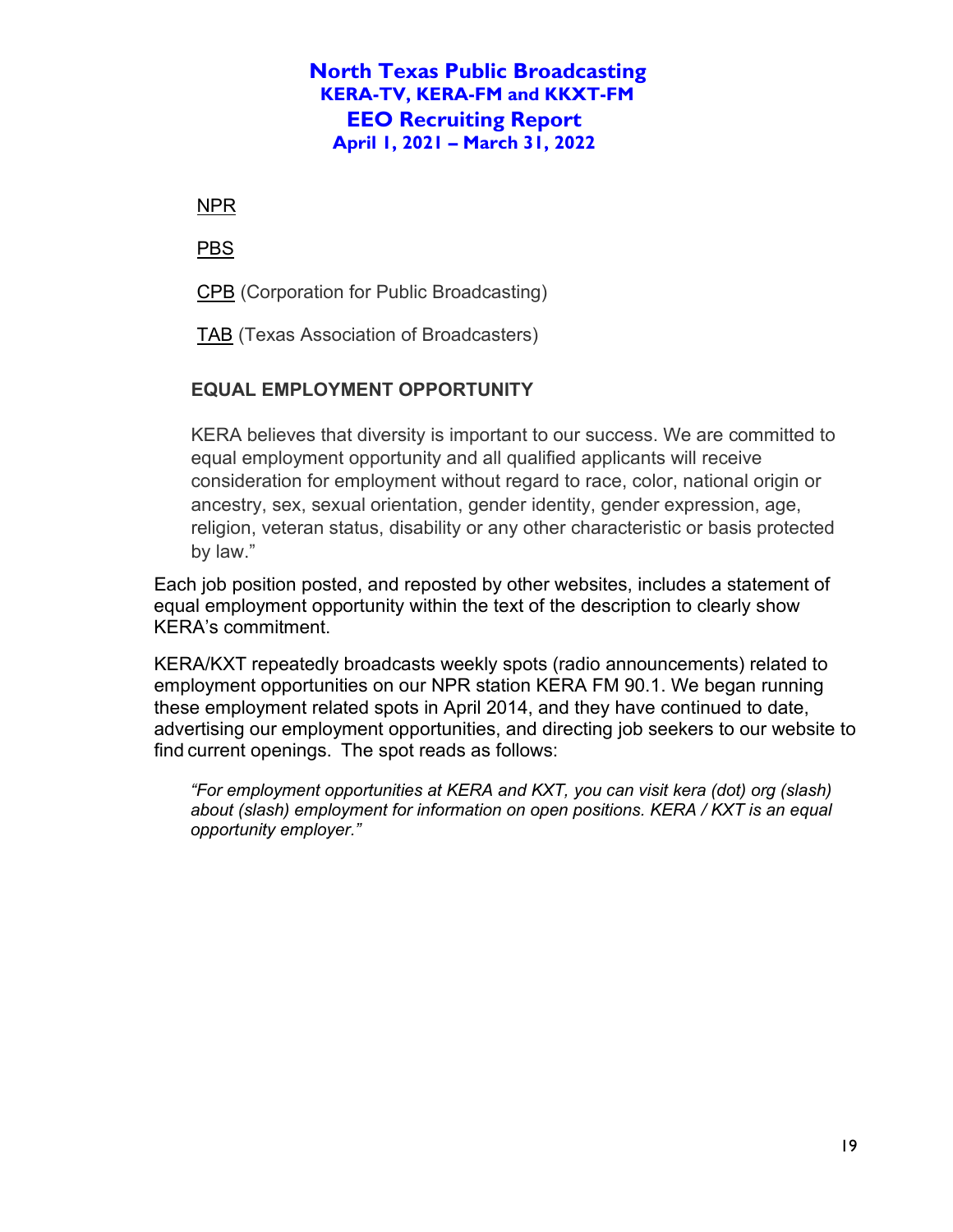## **Addendum 1 – Address and contact information for Recruiting Sources**

| Insperity - Bright Move<br>545 E John Carpenter Fwy, Suite 1200<br>Irving, $TX$ 75062<br>Contact: Roger Cabajal<br>972.871.5982<br>Roger.cabajal@insperity.com<br>Insperity – Bright Move automatically posts all<br>positions with the following organizations:<br><b>Better Jobs</b> | <b>KERA Website (kera.com)</b><br><b>KERA Facebook</b><br><b>KERA Twitter</b><br><b>Employee Referral</b><br><b>Current Employee</b><br>Intern Referral<br><b>Contractor Referral</b><br><b>KERA</b><br>3000 Harry Hines Blvd.<br>Dallas, TX 75201 |
|----------------------------------------------------------------------------------------------------------------------------------------------------------------------------------------------------------------------------------------------------------------------------------------|----------------------------------------------------------------------------------------------------------------------------------------------------------------------------------------------------------------------------------------------------|
| <b>Direct Employers Association</b><br>Glassdoor<br>Google Jobs<br>Indeed<br>Jooble<br>JustJobs.com<br><b>OLX</b><br>Oodle<br>SimplyHired<br>Trovit<br>Yakaz<br>ZipRecruiter                                                                                                           | <b>Andrea Somers</b><br>Director of Talent Recruitment and Retention<br>214.740.9348<br>asomers@kera.org                                                                                                                                           |
| Corporation for Public Broadcasting (CPB)<br>401 9th Street, NW<br>Washington, DC 20004-2129<br>www.cpb.org                                                                                                                                                                            | Publicmediajobs.org (Current)<br>Current - Online<br>6930 Carroll Ave.<br>Suite 350<br>Takoma Park, MD 20912<br><b>Contact: Advertising Director</b><br>301-270-7240, ext. 36<br>currentnewspaperads@gmail.com<br>publicmediajobs.org              |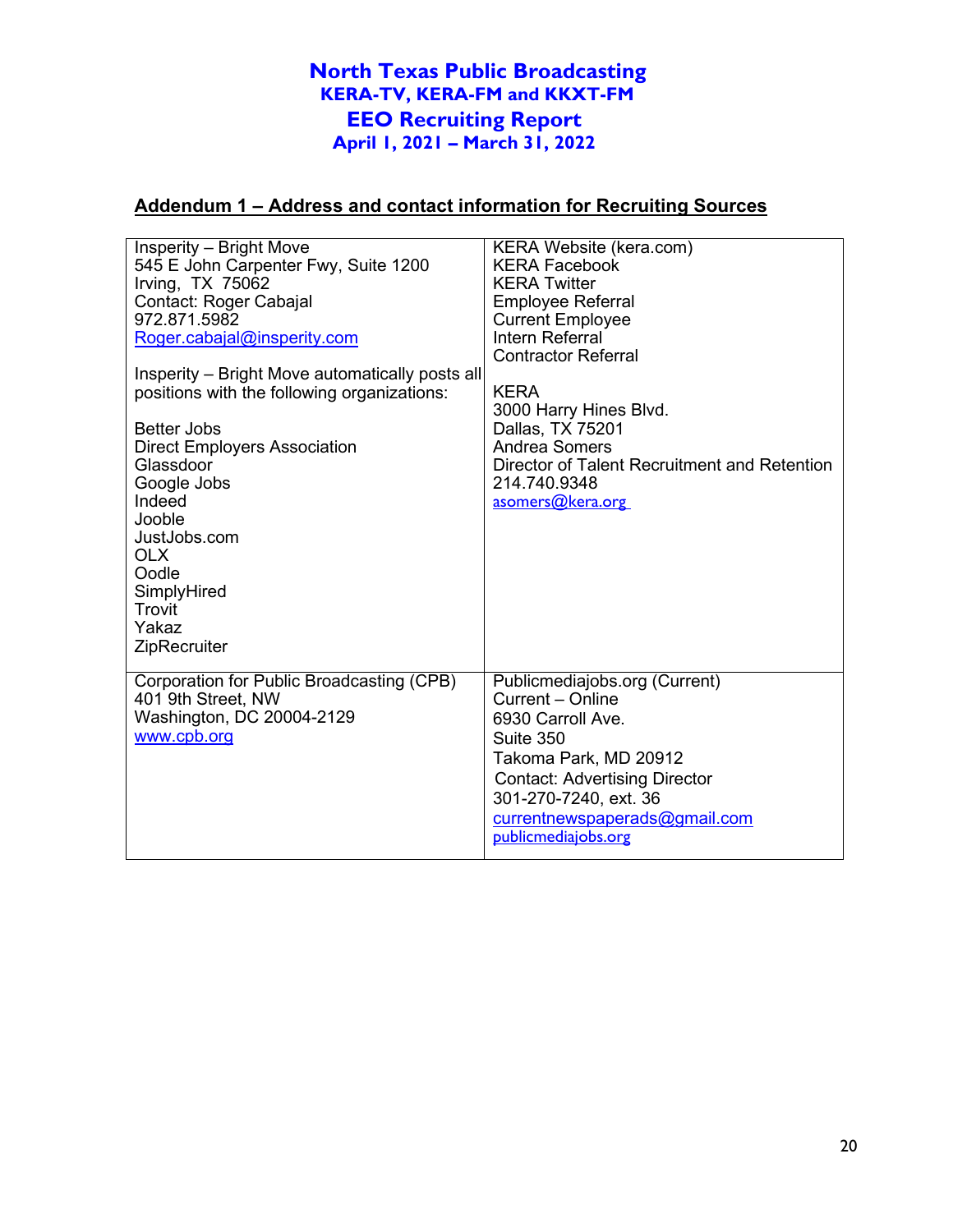|                                                                    | Diverse Journalists websites:                         |
|--------------------------------------------------------------------|-------------------------------------------------------|
| Journalism websites:                                               |                                                       |
| Journalism jobs                                                    | National Association of Black Journalists             |
| www.Journalismjobs.com                                             | http://careerservices.nabj.org/                       |
|                                                                    |                                                       |
| <b>Media Bistro</b>                                                | National Association of Hispanic Journalists          |
| http://www.mediabistro.com/joblistings/                            | http://nahj.org/category/jobs/                        |
|                                                                    |                                                       |
| Poynter Institute                                                  | Asian American Journalists Association                |
| http://www.mediajobboard.com/job                                   | https://secure.aaja.org/careers/                      |
|                                                                    |                                                       |
| seekers/                                                           | South Asian Journalism Association                    |
|                                                                    | http://saja.org                                       |
| Society of Professional Journalists                                |                                                       |
|                                                                    | <b>Native American Journalists Association</b>        |
| https://www.spj.org/jobs.asp                                       |                                                       |
|                                                                    | http://www.naja.com/job-listings/                     |
| <b>Online News Association</b>                                     |                                                       |
| https://careers.journalists.org/jobs/                              | National Lesbian and Gay Journalists                  |
|                                                                    | Association                                           |
|                                                                    | http://www.nlgja.org                                  |
|                                                                    |                                                       |
|                                                                    | Association for Women in Communications               |
|                                                                    | https://awc.careerwebsite.com/employer/login          |
|                                                                    | /?goto=%2Femployer%2Fpost%2F                          |
|                                                                    |                                                       |
|                                                                    |                                                       |
| <b>Texas Workforce Commission</b>                                  | African American Development Officers                 |
| 2707 Stemmons Frwy, Suite 150                                      | <b>AADO African American Development Officers</b>     |
| Dallas, TX 75207-2281                                              | (aadonetwork.com)                                     |
| <b>Contact: Placement</b>                                          |                                                       |
| Supervisor 214-920-3663 fax                                        | Women of Color in Fundraising and                     |
|                                                                    | Philanthropy                                          |
| (214) 920-3617                                                     | <b>Women of Color in Fundraising and Philanthropy</b> |
| www.texasworkforce.org                                             | (WOC)® (woc-fp.com)                                   |
|                                                                    |                                                       |
| <b>Texas Association of Broadcasters</b>                           |                                                       |
| <b>Ann Arnold Center</b>                                           | Center for Non-Profit Management (CNM)                |
|                                                                    | 2902 Floyd St.                                        |
| 502 East 11 <sup>th</sup> Street, Suite 200<br>Austin, Texas 78701 | Dallas, Texas 75204                                   |
| 512-322-9944 fax (512) 322-0522                                    | Tina Weinsurther, Dir.                                |
| https://www.tab.org/                                               | 214/826-3470                                          |
|                                                                    | www.cnmconnect.org                                    |
| Glassdoor.com                                                      |                                                       |
| https://www.glassdoor.com/index.htm                                | Handshake (Colleges)<br>https://app.joinhandshake.com |
|                                                                    |                                                       |
| LinkedIn                                                           | Posts to UNT, UTD and UTA                             |
| www.linkedin.com                                                   |                                                       |
|                                                                    |                                                       |
| ZipRecruiter                                                       | <b>UNT Journalism Facebook Group</b>                  |
| www.ziprecruiter.com                                               |                                                       |